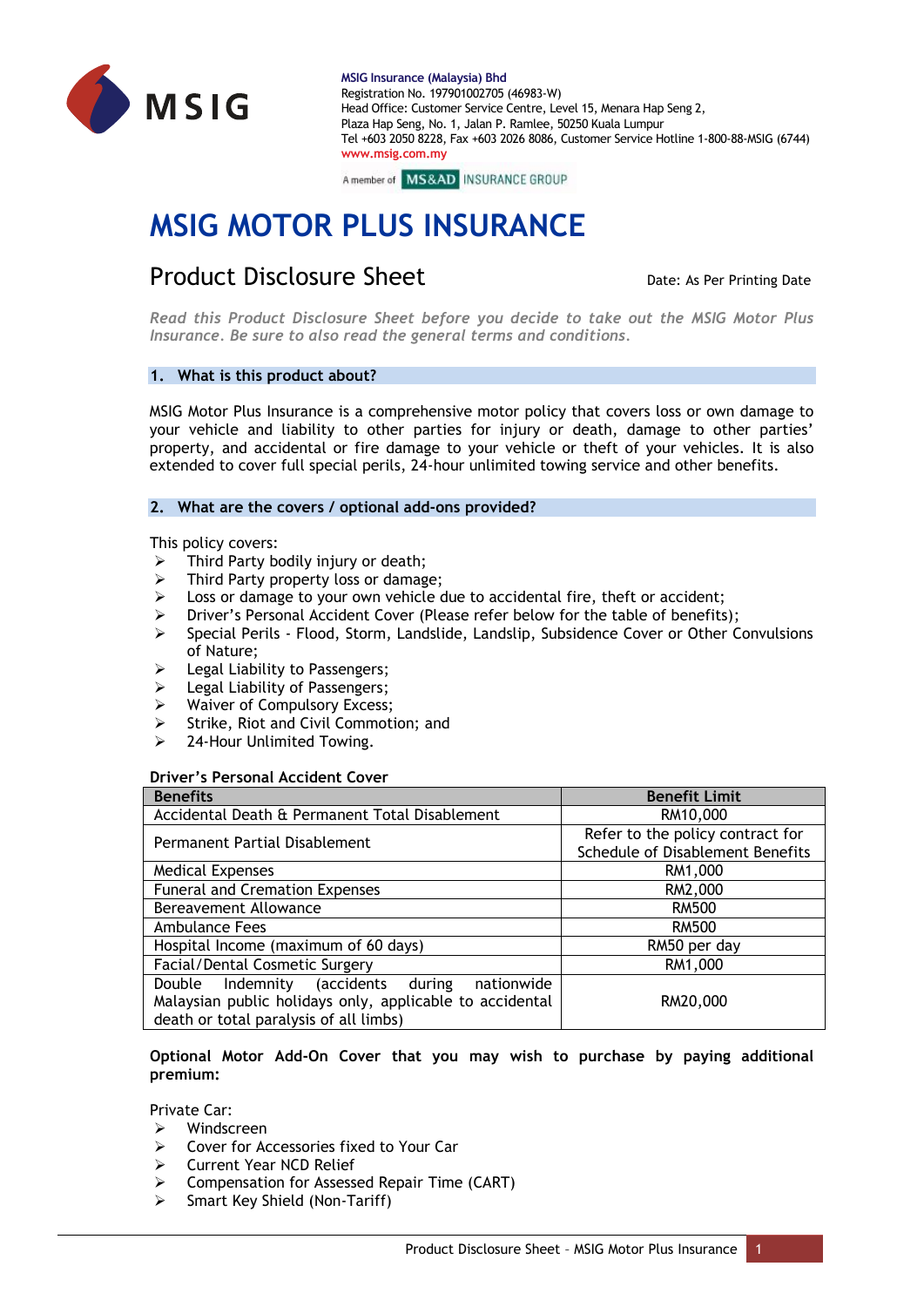

A member of MS&AD INSURANCE GROUP

This list is non-exhaustive. Please refer to the motor add-on leaflet for all the optional motor add-ons available under this policy.

Note: It is an offence under the laws of the Republic of Singapore to enter the country without extending passenger liability cover to your motor insurance.

Duration of cover is for one year. You need to renew the insurance cover annually.

## **3. What are the differences between MSIG Motor Plus Insurance and Comprehensive Private Car Policy?**

A comparison of coverage and example premium between MSIG Motor Plus Insurance and standard comprehensive private motor policy is illustrated in the table below:

| <b>Year of Manufacture</b><br>Model<br>Sum Insured<br>No Claim Discount | <b>Vehicle Information</b><br>2014<br>Perodua Myvi 1.3L Automatic<br>RM48,000<br>55%                                                            |                                                 |
|-------------------------------------------------------------------------|-------------------------------------------------------------------------------------------------------------------------------------------------|-------------------------------------------------|
| Product                                                                 | <b>MSIG Motor Plus</b><br><b>Insurance</b>                                                                                                      | <b>MSIG Comprehensive</b><br><b>Private Car</b> |
| <b>Standard Comprehensive Motor</b>                                     | Third party bodily injury or death;<br>Third party property loss or damage; and<br>Loss or damage due to accidental fire, theft or<br>accident. |                                                 |
| <b>Estimated Basic Premium</b>                                          | RM 695.74                                                                                                                                       |                                                 |
| <b>Additional Coverage</b>                                              | Covered under this policy                                                                                                                       | With additional premium                         |
| 1. Driver's Personal Accident                                           |                                                                                                                                                 | RM 60.00                                        |
| 2. Full Special Perils                                                  |                                                                                                                                                 | RM 96.00                                        |
| 3. Legal Liability to Passengers                                        |                                                                                                                                                 | RM 30.15                                        |
| 4. Legal Liability of Passengers                                        | RM 265.60                                                                                                                                       | RM 7.50                                         |
| 5. Waiver of Compulsory Excess                                          |                                                                                                                                                 | RM 25.00                                        |
| 6. Strike, Riot and Civil Commotion                                     |                                                                                                                                                 | RM 144.00                                       |
| 7. 24-Hour Unlimited Towing                                             |                                                                                                                                                 | RM 30.00                                        |
| <b>Estimated Total Premium</b>                                          | RM 961.34                                                                                                                                       | RM 1,088.39                                     |

# **4. How much premium do I have to pay?**

With the phased motor liberalization, the premium you may need to pay is based on risk characteristic. The greater the potential risk, the higher the premium. The lower the potential risk, the lower the premium.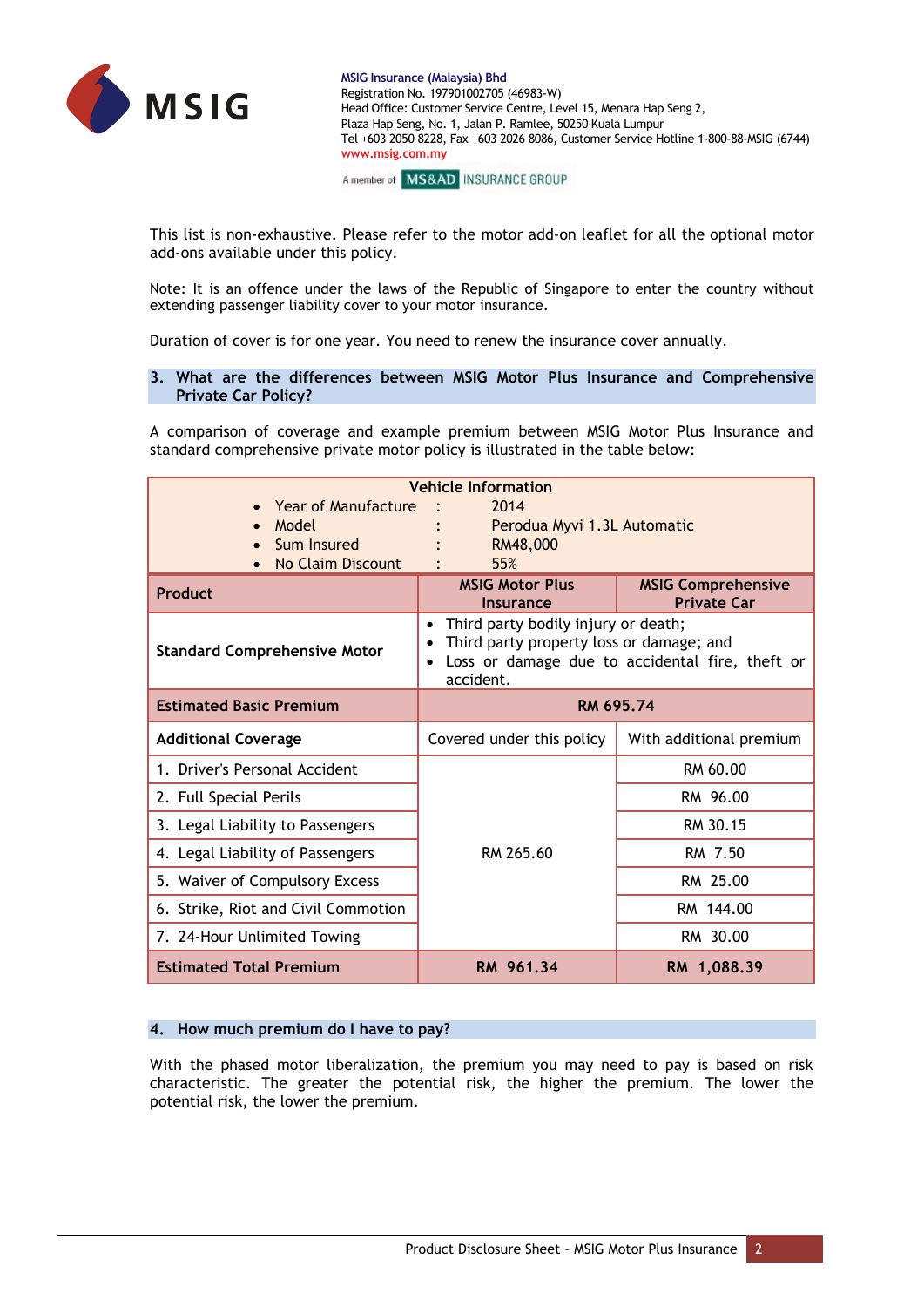



Example:

|                         | RМ         |
|-------------------------|------------|
| <b>Basic Premium</b>    | <b>XXX</b> |
| Less NCD (if any)       | (XXX)      |
| Plus Optional Add-on    | <b>XXX</b> |
| <b>Plus Service Tax</b> | <b>XXX</b> |
| <b>Plus Stamp Duty</b>  | 10.00      |
| <b>Total Payable</b>    | <b>XXX</b> |

The sum insured is based on current market value of the vehicle based on the reference to ISM-ABI vehicle valuation database system.

No Claim Discount – The premium payable may be reduced if you have No Claim Discount (NCD) entitlement. NCD is a 'reward' scheme for you if no claim was made against your policy during the preceding 12 months of policy. Different NCD rates are applicable for different classes of vehicles:

| <b>Period of Insurance</b>           | <b>Private Car - NCD</b> |
|--------------------------------------|--------------------------|
| • After the 1st year of insurance    | $\bullet$ 25%            |
| • After the 2nd year of insurance    | $\bullet$ 30%            |
| • After the 3rd year of insurance    | $\bullet$ 38.33%         |
| • After the 4th year of insurance    | • 45%                    |
| • After 5 or more years of insurance | • 55%                    |

#### **5. What are the fees and charges that I have to pay?**

| <u>Type</u>           | Amount                  |
|-----------------------|-------------------------|
| • Stamp Duty          | $\bullet$ RM10.00       |
| $\bullet$ Service Tax | $\bullet$ 6% of premium |

You are obligated to pay any applicable taxes (which include but not limited to service tax and stamp duty) imposed by the Malaysian tax authorities in relation to your policy.

## **6. What are some of the key terms and conditions that I should be aware of?**

- ➢ **Importance of Disclosure**  You must take reasonable care not to misrepresent when answering questions in the proposal form or in any request made by MSIG Insurance (Malaysia) Bhd ("Company") and check the information you have provided is complete and accurate. You should also disclose all relevant information which may influence the Company in the acceptance of this insurance, decide the terms and the premium you will pay. If you do not take reasonable care and the information provided by you is incomplete or inaccurate, this may affect your claim. Your responsibility to provide complete and accurate information when requested by the Company shall continue until the time of you entering into, making changes to or renewing your insurance.
- ➢ **Cash Before Cover –** The insurance shall not be effective unless the premium due has been paid.
- You must ensure that your vehicle is insured at the appropriate amount.
- Excess, this is the amount of loss you have to bear before we pay for the balance of your vehicle damage claim. This amount is determined by us based upon underwriting considerations.